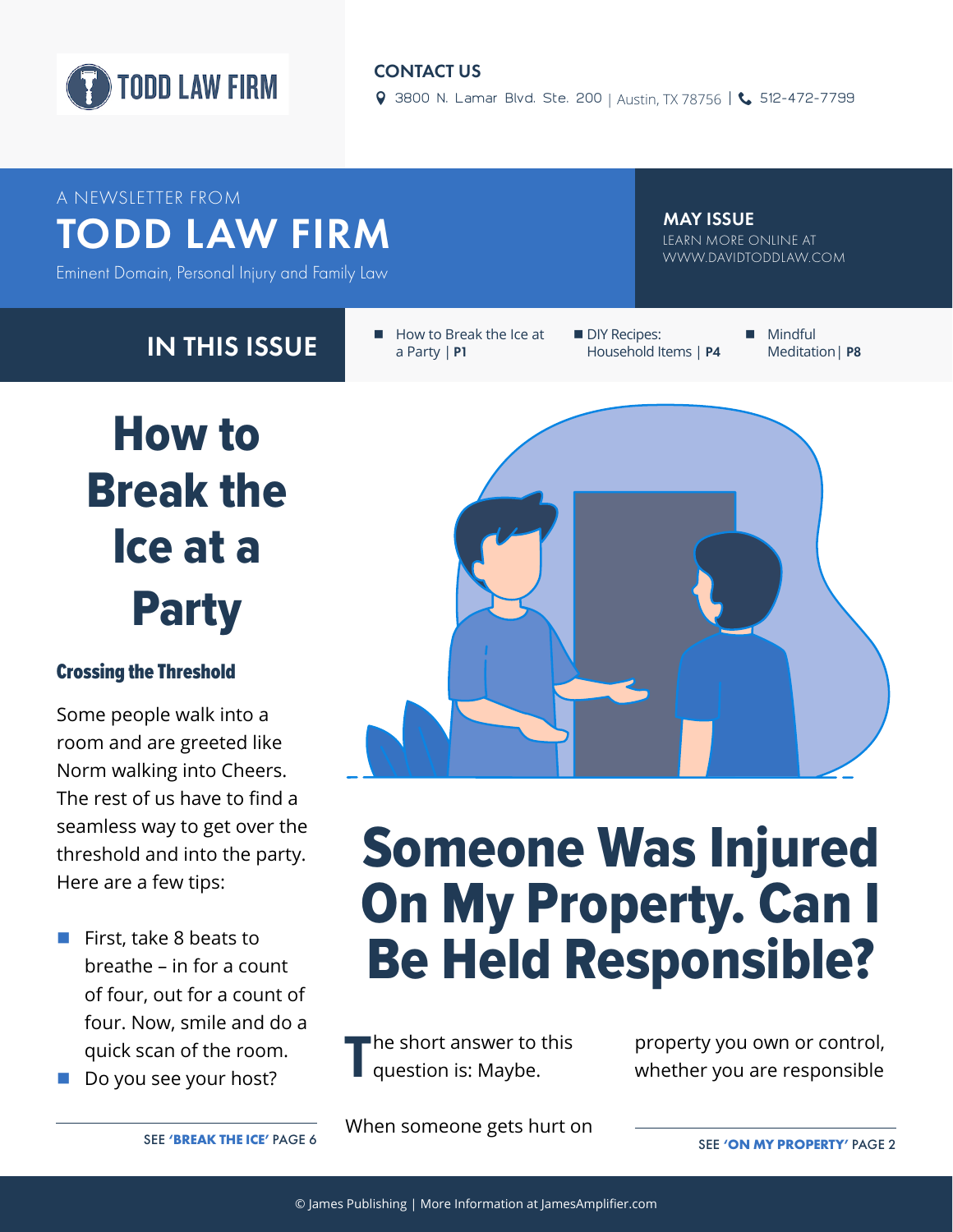for their injuries will depend, broadly speaking, on who was injured; why he or she was on your property; and how the injury occurred.

#### I. The Old Rule: Did You Grant the Person Permission to be on the Property?

State laws vary as to how liability is determined in these cases. Some states follow a traditional, slightly more complicated rule; other states take a simpler approach.

In states that follow the traditional, "old rule" approach, the injured person's right to recover

compensation for the harm he has suffered (in legal terms, his "damages") depends on how he got onto your property.

#### *Invitees*

People who are invited onto the land have a right to expect the landowner or possessor to exercise reasonable care to protect them from reasonably foreseeable injuries. A person does not need to be expressly invited or issued a formal invitation to be considered an "invitee." For example, a person injured on the premises of a business, hospital or library that is



open to the public is generally said to be an invitee.

The landowner or possessor is not responsible for every possible injury to an invitee, only those that are reasonably foreseeable. A classic example of a foreseeable injury is a slipand-fall in a puddle left by a janitor in a public place. In contrast, a bar owner may not be liable to a patron who is beaten up at the bar by another patron if there is no proof that the bar owner knew the other patron would behave that way. The injury was unforeseeable.

#### *Licensees*

A licensee is a person who has been granted permission by the landowner to use the property for the licensee's benefit. (The line between an invitee and a licensee can be murky. Some states hold that social guests are licensees, rather than invitees.)

With licensees, the landowner's duty, generally, is a bit less than that for an invitee. It is simply to avoid intentionally hurting the licensee, and to protect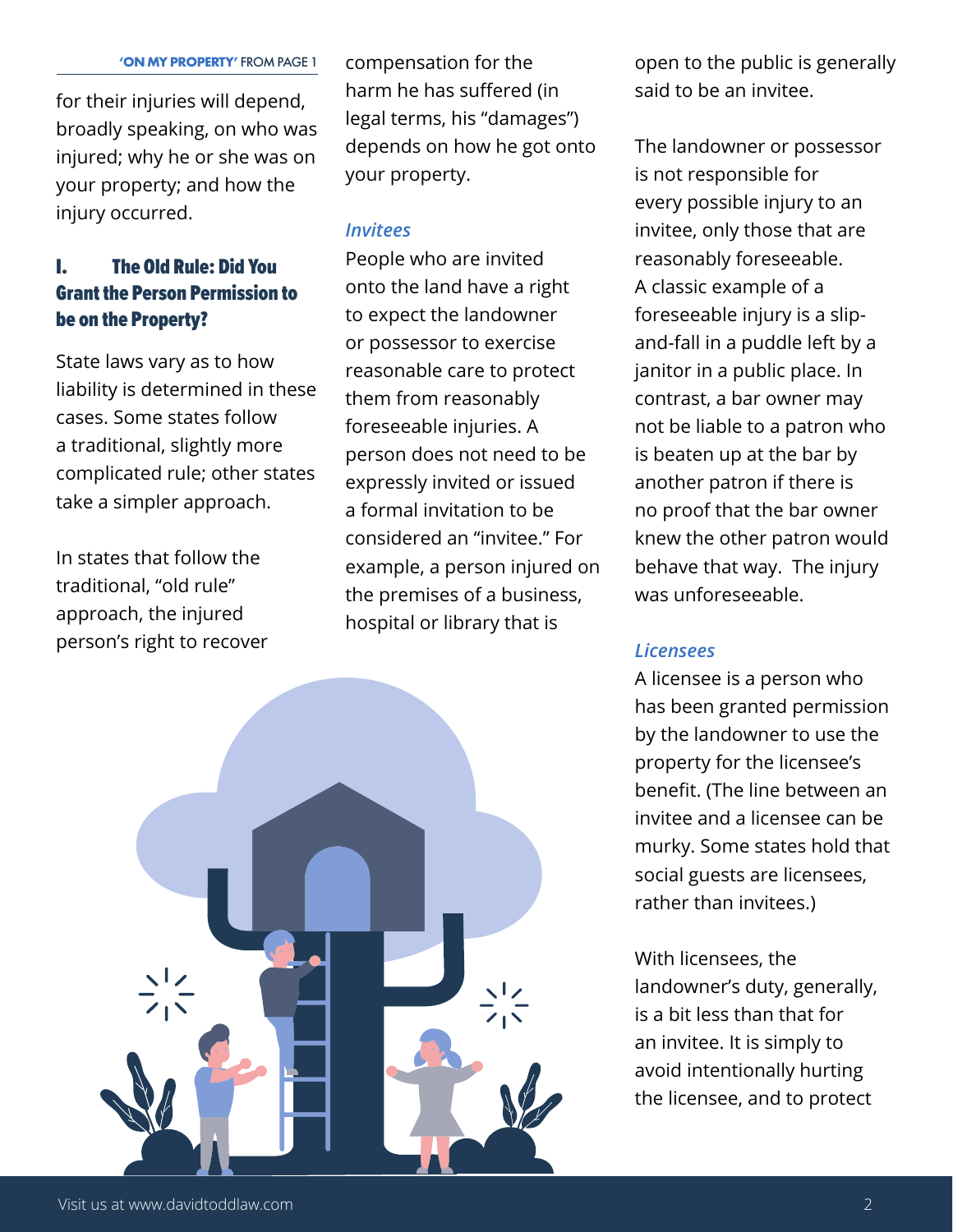"People who are invited onto the land have a right to expect the landowner or possessor to exercise reasonable care to protect them from reasonably foreseeable injuries."

the licensee from dangers the landowner is aware of, but the licensee is not. For example, a property owners' association (POA) may be liable to a visitor to the premises who falls over a hidden retaining wall that the POA knew was a hazard. On the other hand, a landowner may not be responsible to a person who attends a party on his property and trips and falls over an extension cord that, unbeknownst to the landowner, had been placed across a set of stairs.

#### *Trespassers*

A trespasser is a person who

is on the premises without permission. A landowner or possessor has very little responsibility for keeping a trespasser safe, but may not intentionally injure a trespasser. There are a few exceptions, though, to this general rule. For example, if property has a dangerous artificial condition, and the property is routinely trespassed, then the property owner may be liable if a trespasser is injured. In addition, some states hold landowners responsible for a trespasser's injuries if the landowner knew the trespasser was on the

premises, and failed to warn the trespasser of hidden dangers.

#### *Children*

Property owners/possessors must exercise great care in protecting children from being injured on their property, regardless of the child's status as an invitee, licensee or trespasser. This is especially true when dealing with very young children (typically under age 7) because they are considered by the law as unable to protect themselves, even

SEE **'ON MY PROPERTY'** PAGE 7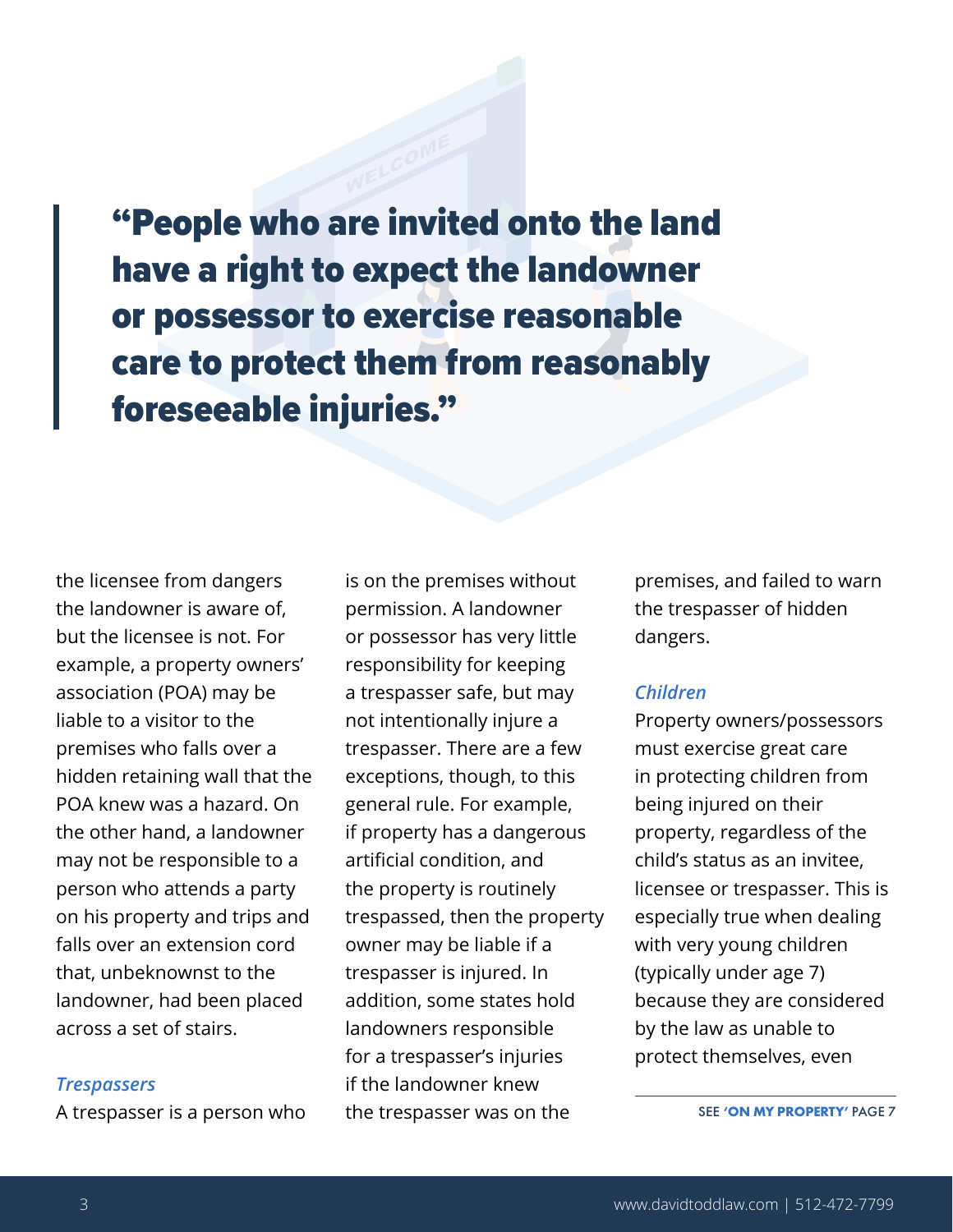#### Do It Yourself

# DIY Recipes for Common Household Items

*The term "DIY" can conjure up images of messy craft tables, confusing Pinterest boards, and tools you don't know how to use. However, do-it-yourself projects don't have to involve scissors, paper and time-consuming instructions, but rather, can simply be a way to save money and another trip to the store.* 

Take a look at some of these easy DIY recipes for common household items.

#### **Toothpaste**

Making your own toothpaste can save you money, time, and also from that pesky plastic packaging, giving you all the more reason to smile.

#### INGREDIENTS:

- 2 tablespoons of baking soda
- 2 tablespoons of coconut oil
- 15 drops of the essential oil of your choice.

#### INSTRUCTIONS:

 Mix all of the ingredients together until you get a smooth texture.

Add to a sealed container.

#### Cleaning solution

If you're looking to protect yourself and your loved ones from exposure to harmful chemicals, making your own

cleaning solution can be just that—a great solution.

#### INGREDIENTS:

- 2 cups water
- ¾ cup hydrogen peroxide
- ½ cup distilled white vinegar

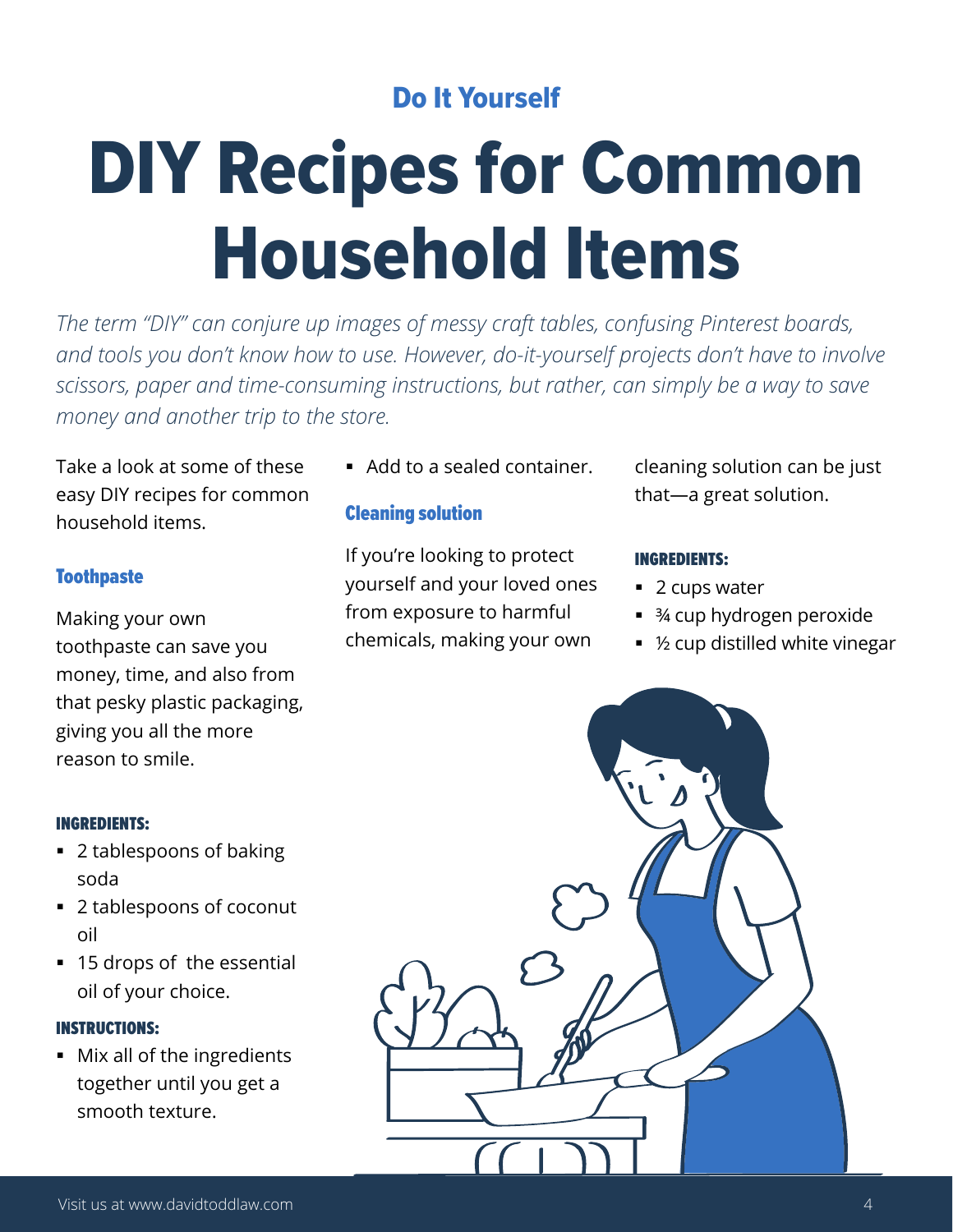

- **1** tsp liquid castile soap
- 20 drops of the essential oil of your choice.

#### INSTRUCTIONS:

- **Mix ingredients together.**
- Add to spray bottle.
- Shake before use.

#### Shampoo

Keeping your hair clean can get expensive, and with all of the chemicals in today's mainstream brands, can also dry out your locks—but did you know you can even make your own shampoo?

#### INGREDIENTS:

- ½ cup of water
- ½ cup of liquid castile soap
- **1** teaspoon vegetable oil
- Your choice of essential oil.

#### INSTRUCTIONS:

- **Combine the ingredients**
- Mix well
- Place in a reusable bottle. **Deodorant**

If you find yourself in a sticky situation where you've run out of deodorant and can't make it to the store, it might be time to make your own deodorant (and also avoid having a stockpile of half empty deodorant containers in your bathroom).

#### INGREDIENTS:

- ½ cup baking soda
- ½ cup arrowroot powder (or cornstarch)
- 5 tbsp coconut oil
- **15 drops of the essential oil** of your choice.

#### INSTRUCTIONS:

- Mix the baking soda and arrowroot powder first
- Add the coconut oil and essential oil.
- **Mix well.**
- Pour into a sealed container and allow to solidify in a cool area.  $\blacksquare$

*Illustrations by Designs.ia*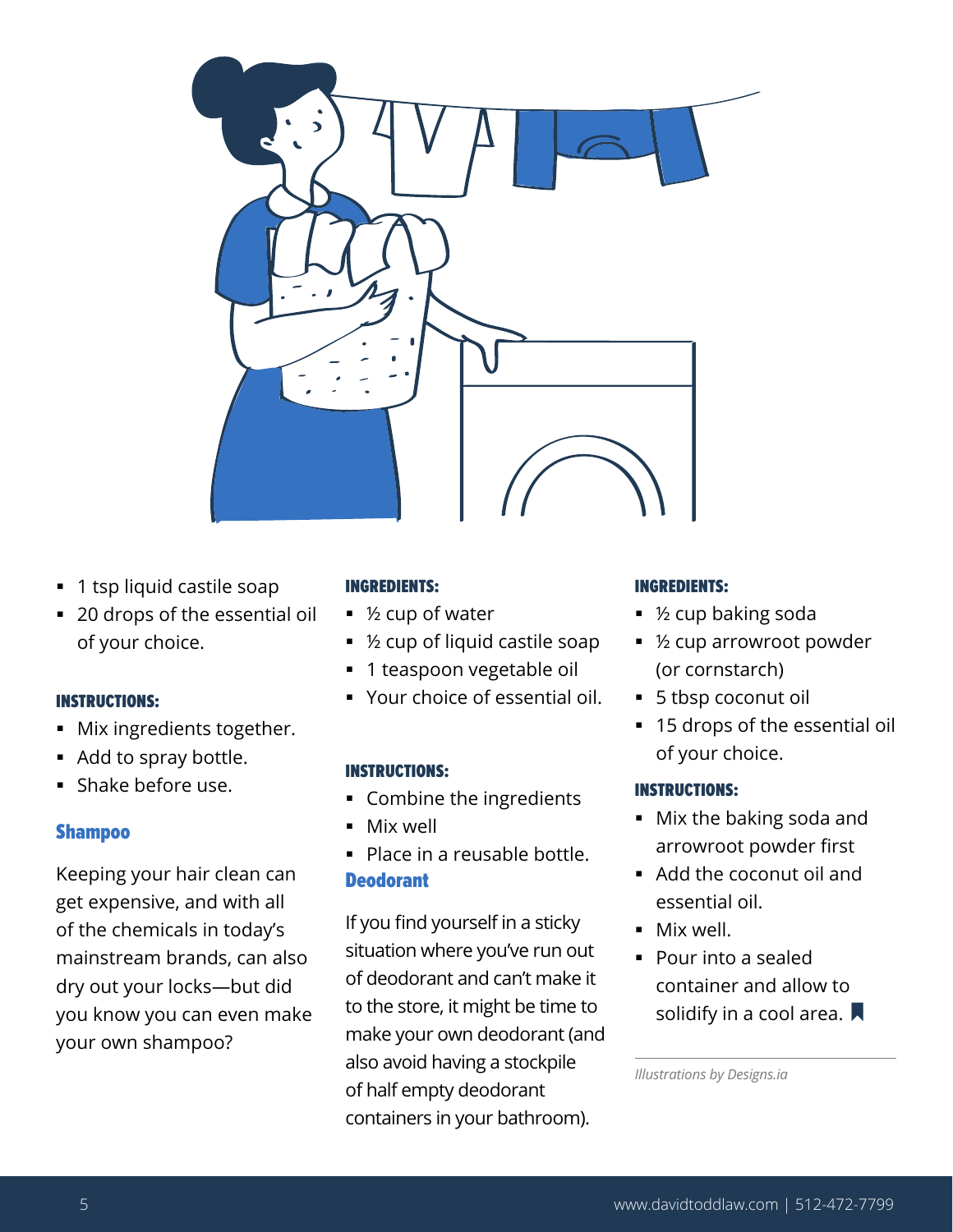Great! Go say hello and, if you brought something with you, deliver it. If you have nothing to deliver, thank your host for the invitation and ask if there is anyone you should meet or if she needs help with anything.

- Do you see someone you know? Great! Go say hello.
- **I** If neither of those options is available or appealing to you, simply turn to the nearest person and ask a question, e.g., "Hi! I'm Jane. Can you tell me where the [bar/kitchen/ bathroom/host] is? Now you have a someplace to go. Step into the party. You have officially arrived.

#### Finding Someone To Talk To

Whatever your goal for the evening, it requires that you talk with the other partygoers, but approaching a stranger can be intimidating. Try this:

■ Once more, pause eight beats to breathe, smile and scan the room.



- Do you see anyone flying solo? Go say hello. He or she will be grateful for your effort and your company.
- Approach a small group. Look for an opening – literally. Is there physical space to insert yourself into the conversation? If so, introduce yourself. You might say, "Excuse me. I didn't mean to eavesdrop, but I heard you mention [the concert series in the park]. I've always wanted to go. How was it?"

If you are not ready to approach others, then make yourself approachable. (Fair warning: This may be the most difficult part of

the entire evening.) Find a central place to sit or stand. Put your phone away. Smile and make eye contact. As you do this, pay attention to your body language:

- If you are seated, sit up straight.
- $\blacksquare$  If you are standing, practice your best Wonder Woman or Superman pose: Stand tall, with your chin up, shoulders back, chest out. When you strike a "power pose" like this you exude confidence (and may even feel more confident). See https:// jamesclear.com/bodylanguage-how-to-beconfident).
- Don't cross your arms. Put your hands in your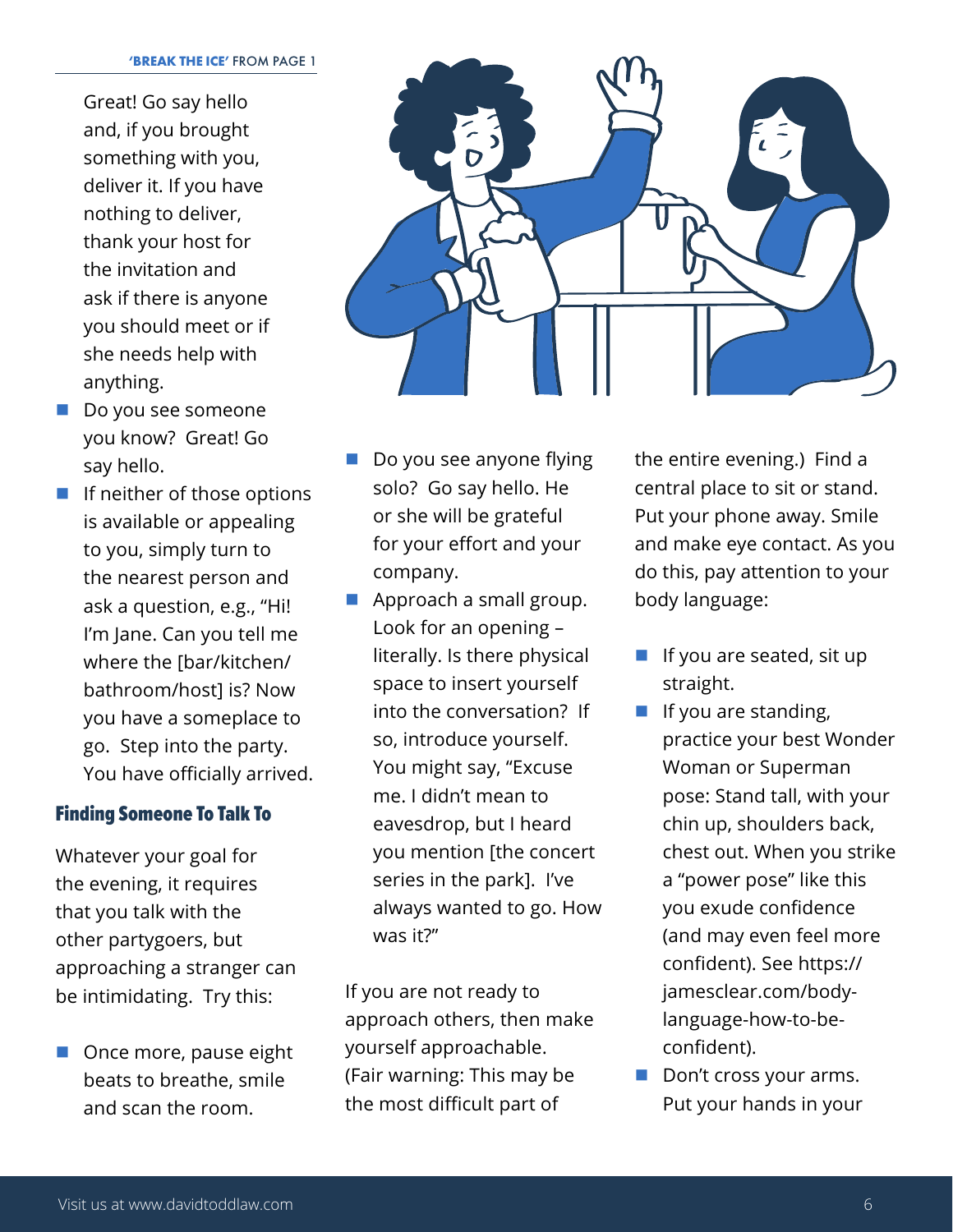pockets or wrap your hands around a drink (not your phone).

If no one approaches you, find the food. Wander over to the buffet or the bar or the kitchen. You will always find someone to talk to and something to talk about (e.g., "Have you tried the mushrooms?" or "I'm not much of a cook at home. Do you like to cook?") If you find the host scurrying around the kitchen, ask "What can I do to help?"

(Note: If you came to the party with your spouse or a friend, you might be tempted to cling to that person all night. Don't make that mistake. You put a lot of effort into getting yourself to the party; that effort is wasted if spend the entire night talking with people you know. Strike your best superhero pose and go meet someone new.)  $\blacksquare$ 

*Illustrations by Designs.ia*

#### **'ON MY PROPERTY'** FROM PAGE 3

from obvious dangers.

One common wrinkle regarding children is the theory of "attractive nuisance." This says that a landowner/possessor may be held liable for injuries to a child that are caused by a dangerous object or condition on the land that is likely to attract children, who would not appreciate the risk posed by the object or condition. Common examples of an attractive nuisance include swimming pools, tunnels and wells, large machinery, and animals.

#### II. New Rule – Invitees and Licensees Are Treated the Same, but Not **Trespassers**

Given the difficulty of determining whether an injured person is a licensee or invitee under the old rule, many states have done away with this distinction. In these jurisdictions, the law simply looks to the

"reasonable care" and "reasonably foreseeable" considerations that were formerly reserved only for invitees. Even in states where the old distinction between invitee and licensee has been rejected, a landowner/ possessor generally is not responsible for injuries to trespassers, other than in those situations identified above.

#### III. Your Best Option

As you can see, the answer to the question, "Someone was injured on my property. Can I be held responsible?" is not clear-cut. Premises liability law is complicated. If someone is injured on property you own or possess, your best option is to consult with an experienced personal injury attorney who can assess your situation and explain your rights and potential responsibility under the law.  $\blacksquare$ 

*Illustrations by Designs.ia*